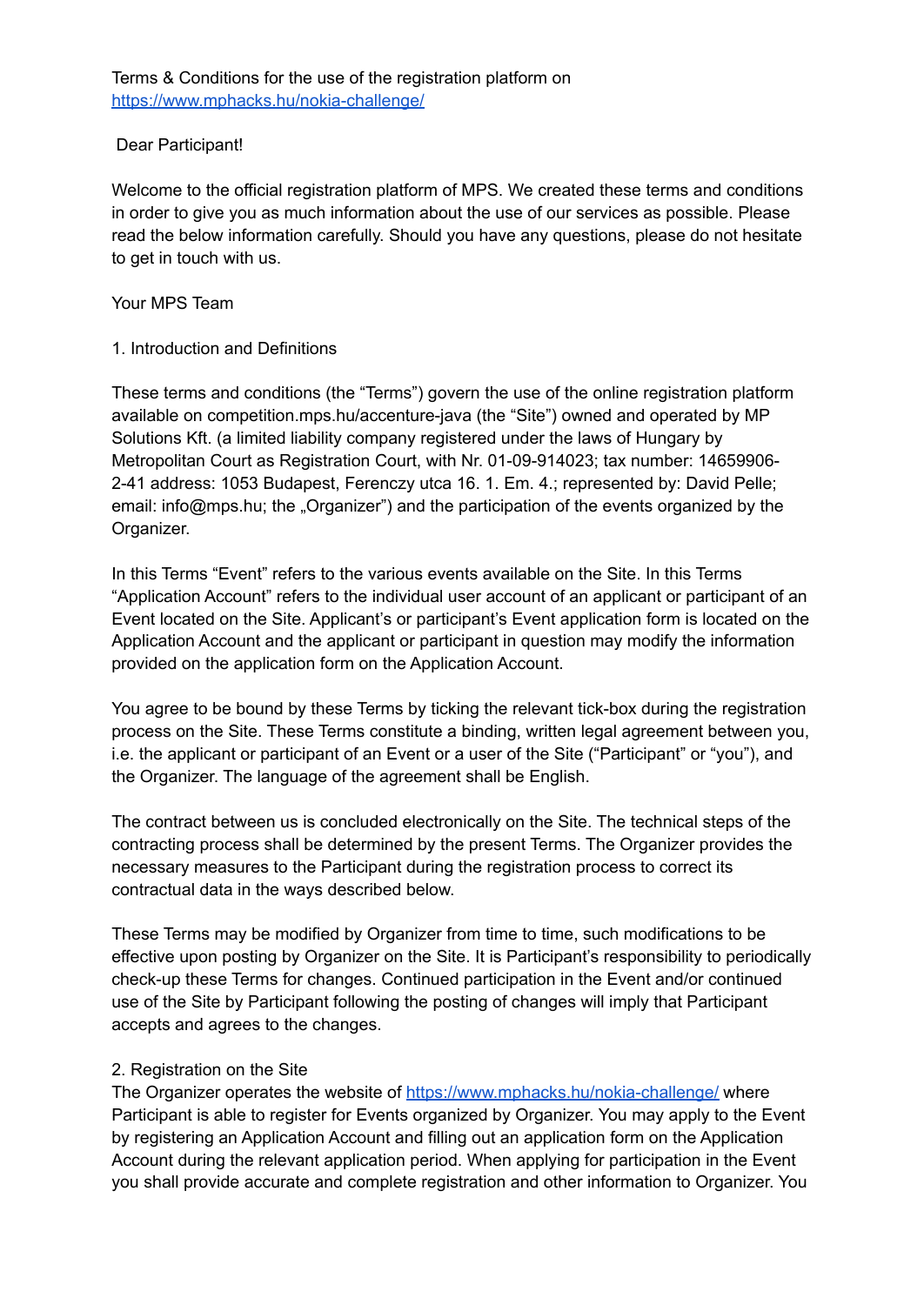shall use all reasonable endeavors to prevent unauthorized access to, or use of, the Application Account. In the event of, or if you have reason to suspect, any unauthorized access or use of the Application Account, or if your password has been revealed to a third party, you shall promptly notify the Organizer thereof. If you register or apply as an entity or on behalf of a team, you confirm that such entity and each person in the team accepts these Terms and you have the right to represent such entity and team for the purposes of these Terms.

## 3. Registration process

When you visit the Site, you will be provided the option to sign up for an Application Account by clicking on the "Sign up" or "Sign in" or "Apply now" buttons on the website. Clicking on these buttons will take you to the authentication service provided by Auth0 (www.auth0.com) to the Organizer. We use Auth0's third-party authentication service to ensure the highest level of user data protection available. You can create your Application Account by providing your basic information (e-mail address and password or Google SSO) on the Site. Following the input of your personal information, a verification e-mail will be sent to the e-mail account provided by you during the registration. You may only be able to fully use the Site after you have verified your e-mail account.

Upon a successful registration on the Site, your Application Account will be created. Should you need to make any modifications to the data provided during the registration process, you will be able to do that after signing into the Site and clicking on the My Account page.

After creating an Application Account, you will be able to register to an Event by filling out an Event specific questionnaire (the "Event Application"). Certain data fields on the Event Application will be filled out automatically based on data from your Application Account. The data fields needed to be filled on the Event Application vary for each Event.

You can change the data you provided on the Event Application even after finishing your Event Application form.

Mandatory data fields are marked with an Asterix on the Event Application form.

You may delete or modify your Application Account or Event Application anytime you wish.

### 4. Use restrictions

Participant having an Application Account or Event Application is not permitted and not entitled to do any of the following:

- use the Application Account or Event Application for transmitting any unauthorized advertising, promotional materials, junk mail, spam, chain letters, contests, pyramid schemes, or any other form of solicitation or mass messaging;
- use the Application Account or Event Application in violation of applicable law;
- use the Application Account or Event Application in ways that violate Intellectual Property Rights, business secrets or privacy of third parties;
- use the Application Account or Event Application to transmit any material that contains adware, malware, spyware, software viruses, worms or any other computer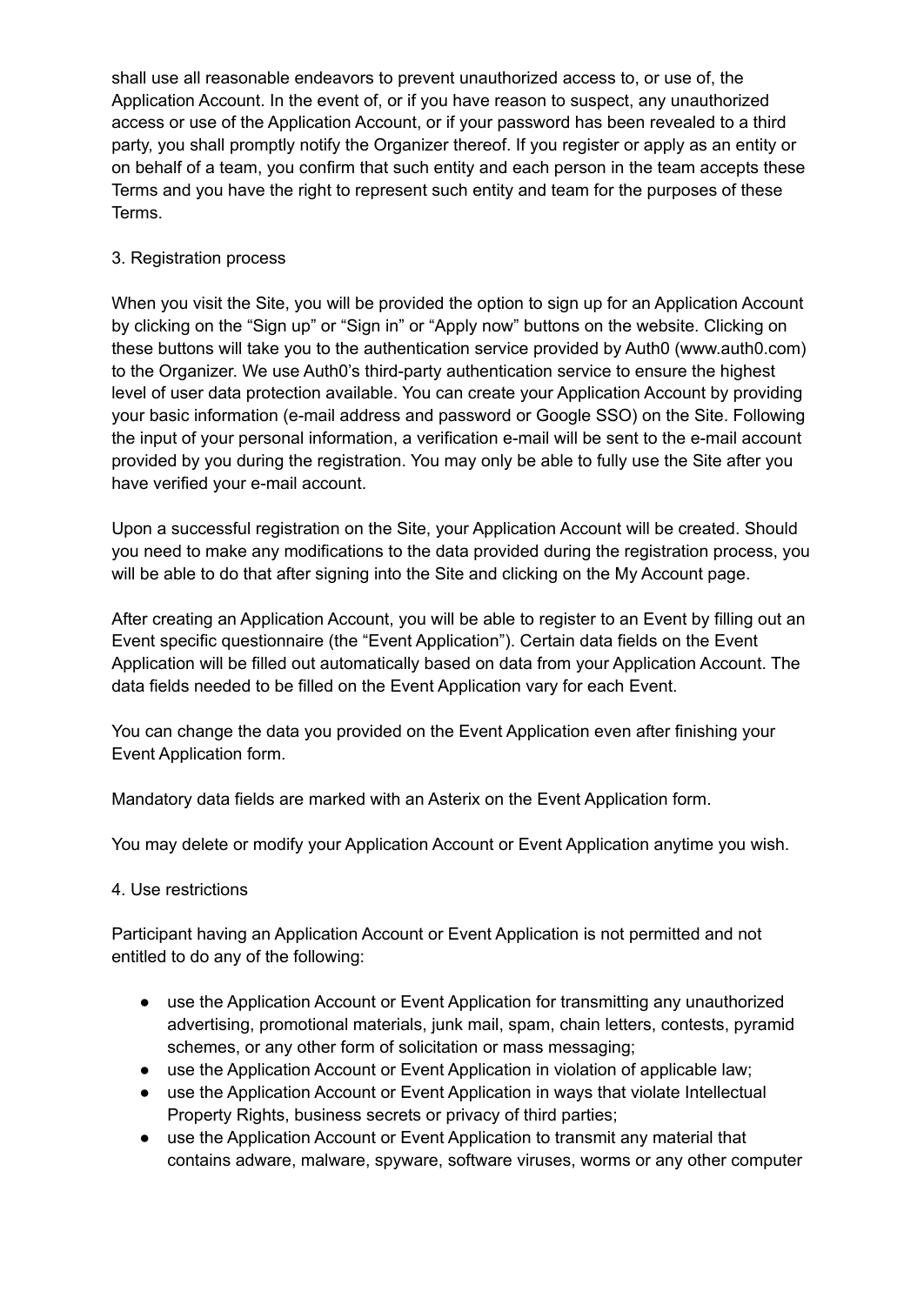code designed to interrupt, destroy, or limit the functionality of computer software or equipment.

Participant shall be liable to Organizer and shall reimburse Organizer in respect of any claim, action, demand, cost, damages, expenses and losses (including but not limited to any direct, indirect or consequential losses, loss or profit, loss of reputation and all interest, legal costs, penalties and all other reasonable cost and expenses) suffered or incurred by the Organizer associated or connected with, or arising out of any breach of these Terms by Participant.

### 5. Participation in an Event

In connection with your participation in the Event, you shall provide accurate and complete information to the Organizer.

Organizer has the right at its sole discretion to determine the participants of the Event among the applicants. Such decision by Organizer cannot be appealed. For clarity, Organizer also has the right to accept a formerly rejected applicant's participation in the Event at its sole discretion by informing such applicant thereof.

Note that Organizer has the right to disqualify you from the Event at any time in its sole discretion for example due to inappropriate behavior at the Event or breach of the rules of the Event or these Terms. Organizer has the right to cancel or suspend the Event for any or no reason. Organizer is not responsible for any damage or inconvenience caused by a cancellation or suspension of the Event or your disqualification.

NOKIA and MPS employees and relatives are excluded from the online event as participants by the Act V of 2013 Civil Code ("Civil Code") 8: 1. § (1), point 1.

The use of the Site is free of charge.

6. Participant Content on the Site

You are solely responsible for all the content that you upload/transmit/submit to the Site ("Participant Content"). Organizer shall have the right, but shall not be obliged to, monitor the Participant Content, in order to ensure compliance with the terms of this Terms. In case Organizer believes, in its reasonable opinion, that any Participant Content violates this Terms, intellectual property rights or any applicable law, Organizer shall have the right to delete such Participant Content

Organizer disclaim any responsibility for the backup and/or retention of any Participant Content. The Site shall not be used for the back-up of any Participant Content.

Participant agrees that Organizer do not assume any liability or responsibility in respect to any Participant Content and Participant shall at all times ensure that Participant Content does not infringe any rights of third parties or any applicable law. Furthermore, the Participant Content shall not be offensive, threatening, libelous, defamatory or otherwise inappropriate. For clarity, Organizer is not responsible and shall not be held liable for any Participant Content, nor do they endorse any opinion contained in any Participant Content. Organizer shall have the right to generate anonymous user data and statistical data from Participant Content. Organizer shall reserve all rights to such anonymized data.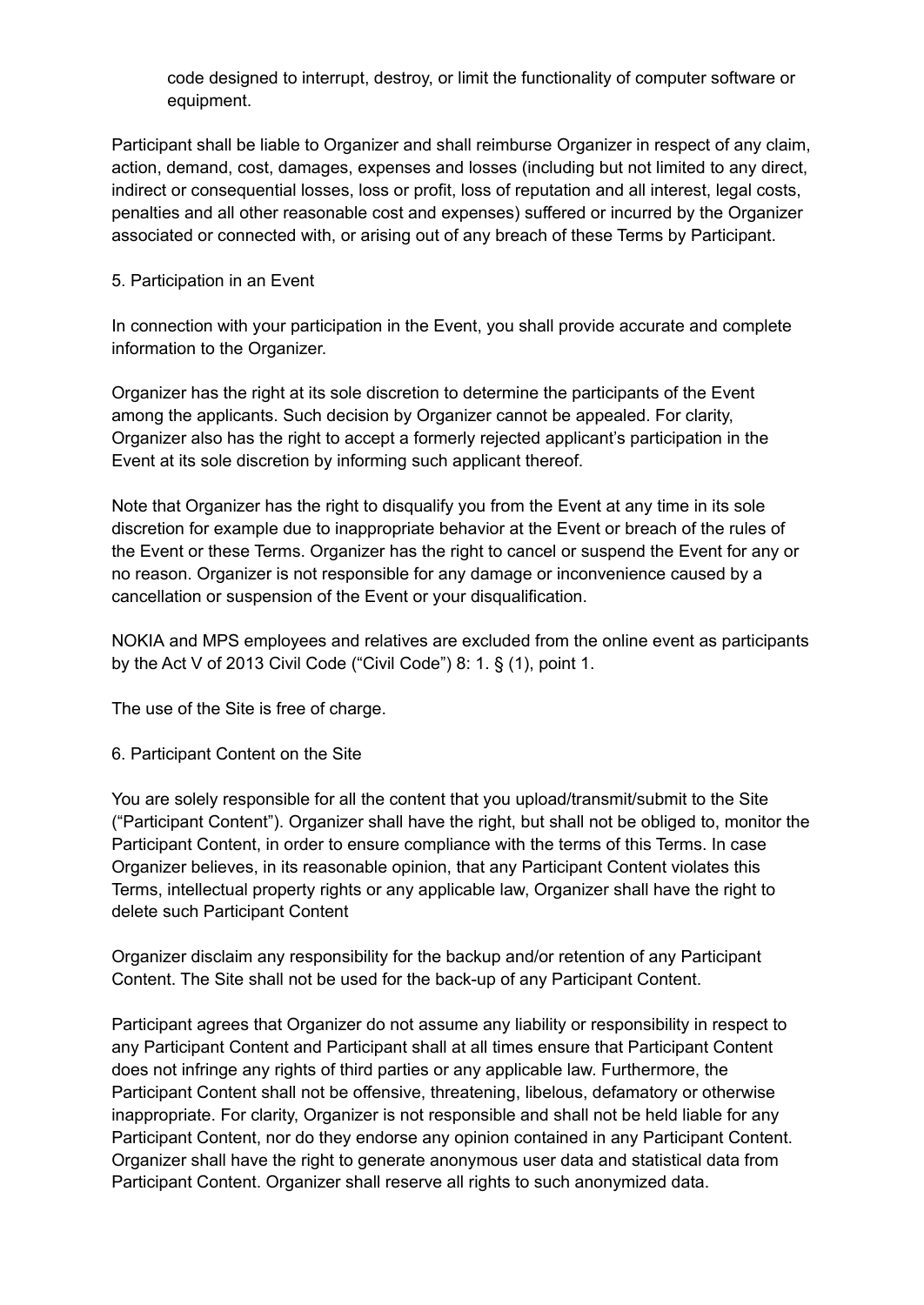## 7. Intellectual Property Rights

Certain Events you can register on the Site will require you to submit works, codes, or other performances (the "Submissions") to the Site. All Submissions and other works performed at any Event remain the intellectual property of the individuals or entities that have developed them. Organizer makes no claim to any intellectual property developed during the course of any Event, except as otherwise provided herein.

However, Participant hereby grants Organizer and its business partners a worldwide, perpetual, irrevocable, sub- licensable and non-exclusive license to use information relating to the Submission provided by you on the Site for promotional and marketing purposes of any Event, the Organizer itself and its business partners. You understand that you will not receive any royalty or compensation for this use of your Submission by Organizer.

By participating in any Event, you acknowledge that the given Event will be recorded (video and audio capture) for reference and similar use, and therefore you grant Organizer a worldwide, perpetual, irrevocable, non-exclusive license to display your work performed at the Event for promotional and marketing purposes of the Event or Organizer for example in blog posts, online videos or case descriptions. You understand that you will not receive any royalty or compensation for this use of your work by Organizer.

Organizer owns and retains all intellectual property rights in the Site. All names and logos are owned by Organizer or its partners, and may not be copied, imitated or used without the permission of Organizer or the relevant partner. Nothing in this Terms shall constitute a transfer of any intellectual property rights or other rights of Organizer or its partners to you.

### 8. Confidentiality

As part of your participation in or application to any Event, you may be exposed to confidential information of Organizer, as part of the Event resources or confidential and/or proprietary knowledge, knowhow, data or information concerning the business, relationships and financial affairs of Organizer or third parties whether or not labeled or identified as confidential or proprietary ("Confidential Information"), including without limitation inventions and results of R&D, services and marketing plans, source code, object code, customer and supplier and other third-party information, business plans, budgets, financial information, prices and costs. You agree that you will hold in confidence and security and you will not make available to any third party any Confidential Information during the Event and thereafter. You agree that you shall use the Confidential Information only during and for the purposes of the Event and in accordance with any Organizer policies.

### 9. Personal Data

Organizer collects and processes data, including personal data, in relation to Participant's registrations or applications on the Site, application to or participation in any Event, such as Participant's contact details, other identification data, CV and information relating to the Submissions. Organizer is considered to be a data controller for such personal data pursuant to the applicable laws, therefore it shall inform data subjects regarding the processing practices in its Privacy Policy and process such personal data in accordance with its Privacy Policy in force from time to time. The Organizer's Privacy Policy can be found on the Site.